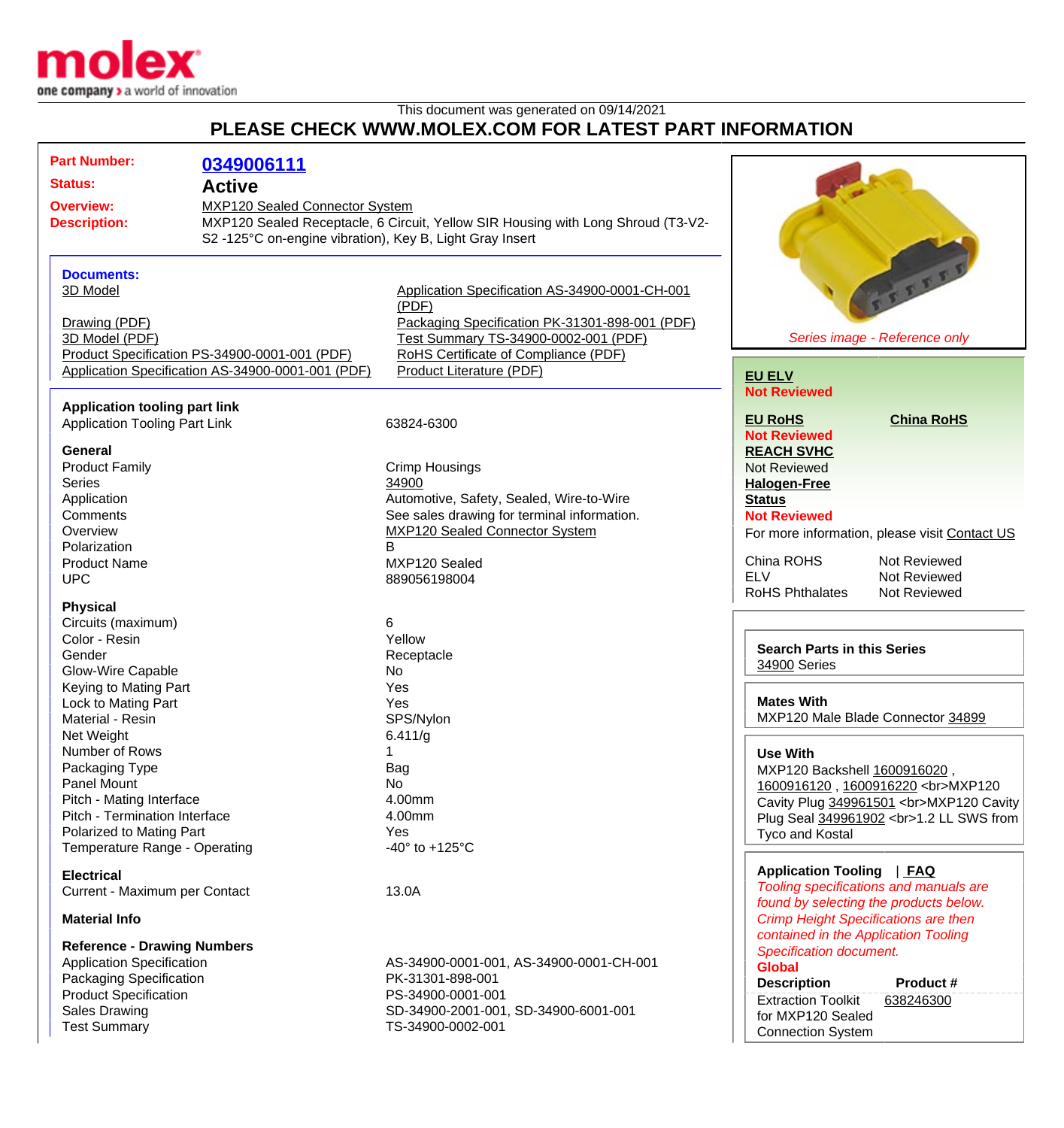This document was generated on 09/14/2021 **PLEASE CHECK WWW.MOLEX.COM FOR LATEST PART INFORMATION**